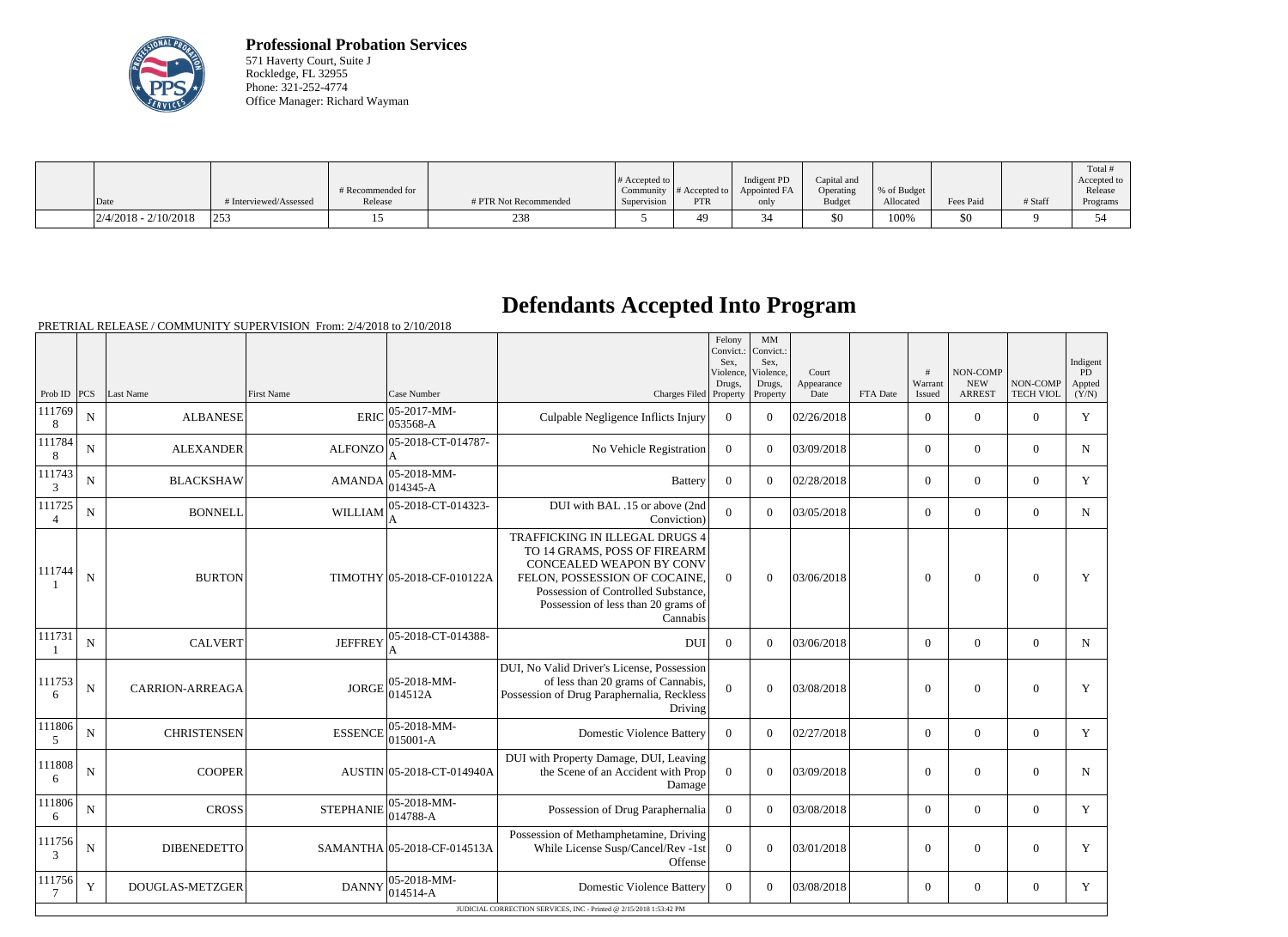## **Defendants Accepted Into Program**

| Prob ID                  | PCS         | Last Name         | First Name       | Case Number                                                                       | Charges Filed Property                                                                                                                                     | Felony<br>Convict.:<br>Sex.<br>Violence,<br>Drugs, | MM<br>Convict.:<br>Sex,<br>Violence,<br>Drugs,<br>Property | Court<br>Appearance<br>Date | FTA Date | Warrant<br>Issued | NON-COMP<br><b>NEW</b><br><b>ARREST</b> | NON-COMP<br><b>TECH VIOL</b> | Indigent<br>PD<br>Appted<br>(Y/N) |
|--------------------------|-------------|-------------------|------------------|-----------------------------------------------------------------------------------|------------------------------------------------------------------------------------------------------------------------------------------------------------|----------------------------------------------------|------------------------------------------------------------|-----------------------------|----------|-------------------|-----------------------------------------|------------------------------|-----------------------------------|
| 111806<br>8              | $\mathbf N$ | <b>FLASS</b>      |                  | NICHOLAS 05-2018-CF-014954A                                                       | 2 counts of Possession of Controlled<br>Substance                                                                                                          | $\theta$                                           | $\Omega$                                                   | 03/06/2018                  |          | $\overline{0}$    | $\theta$                                | $\overline{0}$               | ${\bf N}$                         |
| 111743<br>9              | N           | <b>FORDE</b>      |                  | SALEEM 05-2018-CF-014390A                                                         | Possession of Drug Paraphernalia                                                                                                                           | $\overline{0}$                                     | $\Omega$                                                   | 03/01/2018                  |          | $\overline{0}$    | $\overline{0}$                          | $\overline{0}$               | Y                                 |
| 111807                   | N           | <b>FORTESE</b>    |                  | WILLIAM 05-2018-CF-014922A                                                        | DUI, Possession of Cocaine, Driving While<br>License Susp/Cancel/Rev -1st Offense                                                                          | $\overline{0}$                                     | $\Omega$                                                   | 03/06/2018                  |          | $\theta$          | $\theta$                                | $\overline{0}$               | Y                                 |
| 111743<br>2              | ${\bf N}$   | <b>FRANCIS</b>    |                  | $MARIO$ <sup>05-2018-CF-014351-</sup>                                             | POSSESSION OF FIREARM<br>CONVICTED FELON W/FIREARM                                                                                                         | $\theta$                                           | $\theta$                                                   | 03/01/2018                  |          | $\boldsymbol{0}$  | $\overline{0}$                          | $\overline{0}$               | Y                                 |
| 111743<br>$\Delta$       | N           | <b>GADDY</b>      |                  | $DUANE$ $05-2018-MM-$<br>$ 014352 - A$                                            | <b>Domestic Violence Battery</b>                                                                                                                           | $\theta$                                           | $\Omega$                                                   | 02/28/2018                  |          | $\overline{0}$    | $\theta$                                | $\overline{0}$               | N                                 |
| 111763                   | N           | <b>GREEN</b>      | YOLANDA          | $ 05-2017-MM-$<br>$ 055141 - A$                                                   | Damage Property - Criminal Mischief<br>over \$200                                                                                                          | $\overline{0}$                                     | $\theta$                                                   | 03/08/2018                  |          | $\boldsymbol{0}$  | $\overline{0}$                          | $\overline{0}$               | $\mathbf N$                       |
| 111813<br>6              | $\mathbf N$ | <b>GROSSMANN</b>  | <b>ANDREW</b>    | $ 05-2018-MM-$<br>015064A                                                         | Resisting Officer without Violence,<br>Disorderly Intoxication                                                                                             | $\theta$                                           | $\Omega$                                                   | 03/13/2018                  |          | $\theta$          | $\theta$                                | $\overline{0}$               | $\mathbf N$                       |
| 111794<br>8              | N           | <b>HAMILTON</b>   | <b>RHONDA</b>    | 05-2018-CF-014820-                                                                | Possession of Drug Paraphernalia                                                                                                                           | $\overline{0}$                                     | $\Omega$                                                   | 03/06/2018                  |          | $\boldsymbol{0}$  | $\overline{0}$                          | $\overline{0}$               | Y                                 |
| 111807<br>-8             | $\mathbf N$ | <b>HAUGEN</b>     | <b>MARLIN</b>    | 05-2018-CF-014936-<br>A                                                           | Possession of Controlled Substance                                                                                                                         | $\theta$                                           | $\theta$                                                   | 03/06/2018                  |          | $\overline{0}$    | $\theta$                                | $\overline{0}$               | Y                                 |
| 111771<br>3              | N           | <b>HERNANDEZ</b>  |                  | RENE 05-2018-CF-014624A                                                           | POSS OF COCAINE W/INTENT TO<br>SELL OR DELIVER, Possession of<br>Cocaine, POSSESSION OF XANAX,<br>POSS OF CANNABIS W/INTENT TO<br><b>SELL OR DELIVER</b>   | $\overline{0}$                                     | $\theta$                                                   | 03/06/2018                  |          | $\overline{0}$    | $\theta$                                | $\Omega$                     | N                                 |
| 111728                   | $\mathbf N$ | <b>HOLMES</b>     | <b>CAPRASSIA</b> | 05-2017-CT-032159-                                                                | FTA REF: NO MOTOR VEHICLE<br><b>REGISTRATION</b>                                                                                                           | $\overline{0}$                                     | $\theta$                                                   | 03/04/2018                  |          | $\boldsymbol{0}$  | $\overline{0}$                          | $\mathbf{0}$                 | ${\bf N}$                         |
| 111743<br>5              | ${\bf N}$   | <b>KAERCHER</b>   | <b>STEVEN</b>    | 05-2018-MM-<br>014393-A                                                           | <b>Domestic Violence Battery</b>                                                                                                                           | $\overline{0}$                                     | $\overline{0}$                                             | 03/08/2018                  |          | $\overline{0}$    | $\overline{0}$                          | $\boldsymbol{0}$             | N                                 |
| 111730<br>9              | N           | <b>KANE</b>       |                  | MICHAEL 05-2018-CT-014398A                                                        | DUI X2, No Vehicle Registration                                                                                                                            | $\mathbf{0}$                                       | $\theta$                                                   | 03/13/2018                  |          | $\overline{0}$    | $\overline{0}$                          | $\overline{0}$               | $\mathbf N$                       |
| 111755<br>5              | ${\bf N}$   | <b>KARAGEANES</b> |                  | $KAYDEN$ 05-2018-MM-<br>014651A                                                   | No Valid Driver's License, Possession of<br>less than 20 grams of Cannabis                                                                                 | $\theta$                                           | $\boldsymbol{0}$                                           | 03/12/2018                  |          | $\boldsymbol{0}$  | $\boldsymbol{0}$                        | $\boldsymbol{0}$             | N                                 |
| 111744<br>$\overline{0}$ | ${\bf N}$   | <b>KIES</b>       |                  | CHRISTOPHER 05-2018-CF-014354A                                                    | FELONY DUI W/IN 10 YEARS AFTER<br>PRIOR CONVICTION, Refuse Breath<br>Urine Blood DUI Test After Prev Susp                                                  | $\theta$                                           | $\theta$                                                   | 03/01/2018                  |          | $\boldsymbol{0}$  | $\overline{0}$                          | $\overline{0}$               | Y                                 |
| 111809                   | $\mathbf N$ | <b>LAPRADE</b>    |                  | NICHOLAS $\left  \begin{smallmatrix} 05-2018 \ -014945 \end{smallmatrix} \right $ | DUI - 3rd in Less Than 10 Years                                                                                                                            | $\theta$                                           | $\theta$                                                   | 03/06/2018                  |          | $\overline{0}$    | $\overline{0}$                          | $\overline{0}$               | Y                                 |
| 111753<br>2              | N           | <b>LAWS</b>       | <b>TERRAN</b>    | 05-2018-CT-014522-                                                                | <b>DUI</b>                                                                                                                                                 | $\overline{0}$                                     | $\theta$                                                   | 03/05/2018                  |          | $\boldsymbol{0}$  | $\overline{0}$                          | $\overline{0}$               | Y                                 |
| 111808<br>3              | ${\bf N}$   | <b>LOWNDES</b>    |                  | WILLIAM 05-2018-CF-014933A                                                        | 2 counts of Resisting Officer without<br>Violence, 2 counts of Tampering with or<br>Fabricating Physical Evidence, Possession<br>of Cocaine                | $\Omega$                                           | $\theta$                                                   | 03/06/2018                  |          | $\mathbf{0}$      | $\overline{0}$                          | $\overline{0}$               | N                                 |
| 111808<br>2              | N           | <b>LYNN</b>       |                  | CHRISTOPHER 05-2018-CF-014956A                                                    | Possession of less than 20 grams of<br>Cannabis, Possession of Drug<br>Paraphernalia, Possession of Heroin                                                 | $\theta$                                           | $\theta$                                                   | 03/06/2018                  |          | $\boldsymbol{0}$  | $\overline{0}$                          | $\overline{0}$               | $\mathbf Y$                       |
| 111792<br>$\left($       | ${\bf N}$   | <b>MARK</b>       | <b>SHAWN</b>     | $ 05 - 2018 - MM -$<br> 014791A                                                   | Possession of Drug Paraphernalia,<br>Possession of less than 20 grams of<br>Cannabis<br>JUDICIAL CORRECTION SERVICES, INC - Printed @ 2/15/2018 1:53:42 PM | $\overline{0}$                                     | $\overline{0}$                                             | 03/08/2018                  |          | $\mathbf{0}$      | $\overline{0}$                          | $\overline{0}$               | Y                                 |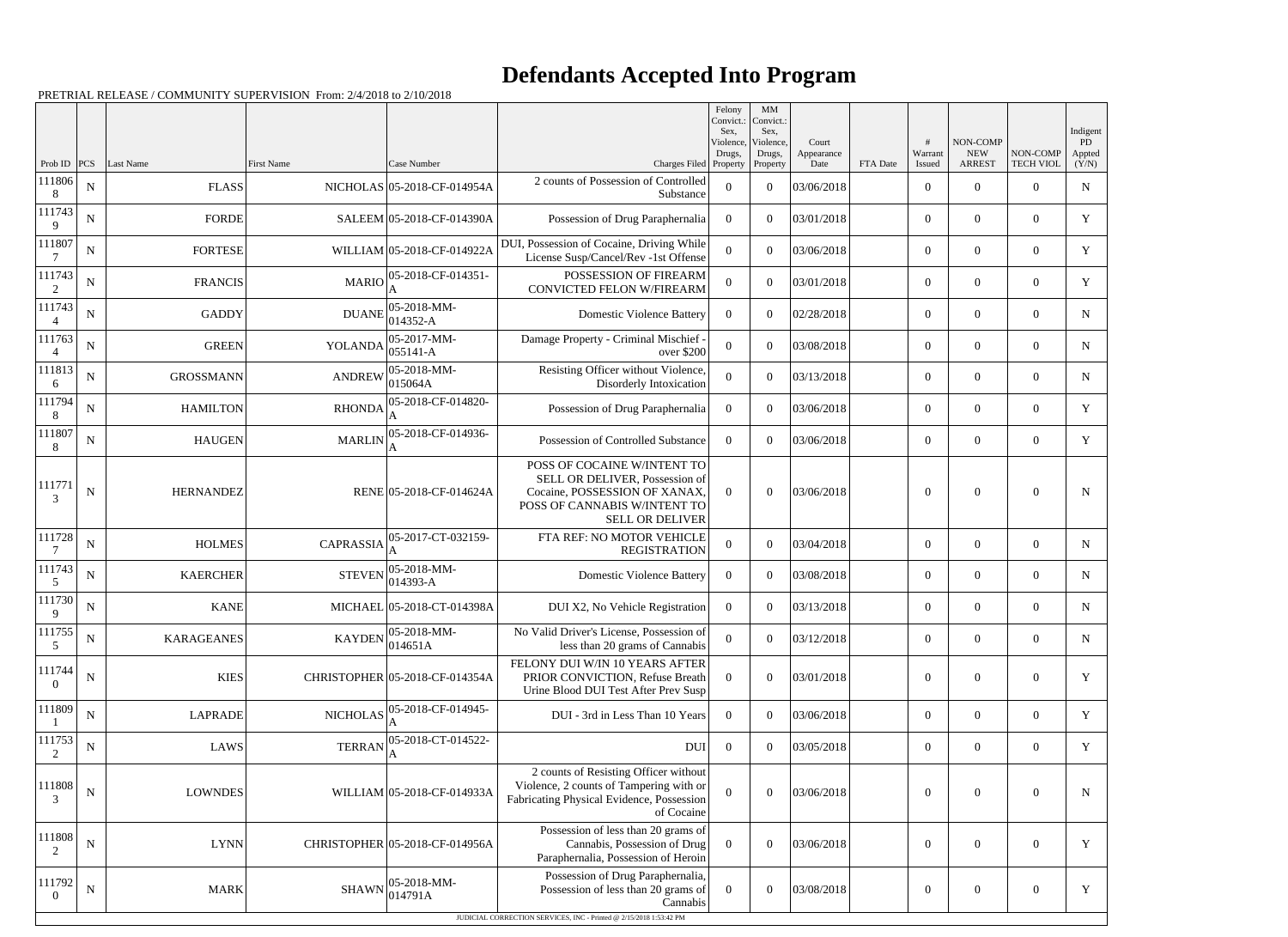## **Defendants Accepted Into Program**

|                    |             |                      |                             |                                                                           |                                                                                                                                 | Felony<br>Convict.:<br>Sex.<br>Violence,<br>Drugs, | MM<br>Convict.<br>Sex,<br>Violence,<br>Drugs, | Court<br>Appearance |          | Warrant          | NON-COMP<br><b>NEW</b> | NON-COMP         | Indigent<br>PD<br>Appted |
|--------------------|-------------|----------------------|-----------------------------|---------------------------------------------------------------------------|---------------------------------------------------------------------------------------------------------------------------------|----------------------------------------------------|-----------------------------------------------|---------------------|----------|------------------|------------------------|------------------|--------------------------|
| Prob ID<br>111743  | <b>PCS</b>  | Last Name            | First Name                  | Case Number<br>05-2018-CT-014374-                                         | Charges Filed Property                                                                                                          |                                                    | Property                                      | Date                | FTA Date | Issued           | <b>ARREST</b>          | <b>TECH VIOL</b> | (Y/N)                    |
| 6                  | ${\bf N}$   | <b>MARRERO</b>       | <b>BERNICE</b>              |                                                                           | DUI                                                                                                                             | $\overline{0}$                                     | $\theta$                                      | 02/26/2018          |          | $\boldsymbol{0}$ | $\overline{0}$         | $\Omega$         | ${\bf N}$                |
| 111771<br>$\theta$ | $\mathbf N$ | <b>MORGAN</b>        | <b>MASHALA</b>              | 05-2018-CO-014648-                                                        | Open Container                                                                                                                  | $\Omega$                                           | $\theta$                                      | 03/08/2018          |          | $\boldsymbol{0}$ | $\overline{0}$         | $\overline{0}$   | Y                        |
| 111728<br>3        | Y           | <b>OXLEY</b>         |                             | NATISHA 05-2018-CF-014316A                                                | Neglect of a Child, Resisting Officer<br>without Violence                                                                       | $\theta$                                           | $\theta$                                      | 03/01/2018          |          | $\overline{0}$   | $\overline{0}$         | $\theta$         | Y                        |
| 111795<br>3        | $\mathbf N$ | <b>PADILLA</b>       |                             | $ALFREDO$ $ 05-2018-CF-014813-$                                           | AGGRAVATED ASSAULT WITH<br><b>FIREARM</b>                                                                                       | $\theta$                                           | $\theta$                                      | 03/06/2018          |          | $\mathbf{0}$     | $\overline{0}$         | $\overline{0}$   | N                        |
| 111743<br>8        | ${\bf N}$   | <b>PASTORE</b>       |                             | DONALD 05-2018-CF-014392A                                                 | DUI with Bodily Injury, DUI                                                                                                     | $\overline{0}$                                     | $\theta$                                      | 03/01/2018          |          | $\boldsymbol{0}$ | $\Omega$               | $\theta$         | Y                        |
| 111774<br>2        | $\mathbf N$ | <b>PURVIS</b>        |                             | PRINCESS 05-2017-CF-055550A                                               | Sale or Delivery of Heroin, Possession of<br>Heroin                                                                             | $\Omega$                                           | $\theta$                                      | 03/01/2018          |          | $\boldsymbol{0}$ | $\overline{0}$         | $\overline{0}$   | Y                        |
| 111774<br>6        | ${\bf N}$   | <b>PURVIS</b>        |                             | PRINCESS 05-2017-CF-055552A                                               | Sale or Delivery of Heroin, Possession of<br>Heroin                                                                             | $\theta$                                           | $\theta$                                      | 03/01/2018          |          | $\overline{0}$   | $\overline{0}$         | $\theta$         | Y                        |
| 111773<br>9        | $\mathbf N$ | <b>RAKETSKY</b>      | WESLEY                      | 05-2018-CF-014646-                                                        | Domestic Battery By Strangulation                                                                                               | $\Omega$                                           | $\theta$                                      | 03/06/2018          |          | $\overline{0}$   | $\overline{0}$         | $\overline{0}$   | Y                        |
| 111728<br>6        | ${\bf N}$   | <b>REYES</b>         | <b>MARIA</b>                | 05-2018-MM-<br>014474-A                                                   | Trespass Property Other Than Structure Or<br>Conveyance                                                                         | $\theta$                                           | $\theta$                                      | 03/13/2018          |          | $\boldsymbol{0}$ | $\theta$               | $\overline{0}$   | N                        |
| 111755<br>-6       | $\mathbf N$ | <b>RICHARDSON</b>    |                             | 05-2017-CF-<br>CHARLES 047619B, 05-2018-<br>CF-047619B                    | Sale or Delivery of Heroin, Possession of<br>Heroin                                                                             | $\overline{0}$                                     | $\theta$                                      | 03/01/2018          |          | $\mathbf{0}$     | $\overline{0}$         | $\theta$         | Y                        |
| 111807             | $\mathbf N$ | <b>RICKS</b>         | KRISTINA 05-2018-CF-014935A |                                                                           | Possession of Cocaine, Introduction of<br>Contraband into Detention Facility,<br>Possession of Drug Paraphernalia               | $\theta$                                           | $\Omega$                                      | 03/20/2018          |          | $\overline{0}$   | $\overline{0}$         | $\theta$         | Y                        |
| 111728<br>9        | Y           | <b>RIZZO</b>         | <b>GENE</b>                 | 05-2018-MM-<br>014317-A                                                   | <b>Domestic Violence Battery</b>                                                                                                | $\overline{0}$                                     | $\overline{0}$                                | 02/28/2018          |          | $\overline{0}$   | $\overline{0}$         | $\overline{0}$   | Y                        |
| 111744<br>2        | ${\bf N}$   | <b>ROGERS</b>        | <b>MICHAEL</b>              | 05-2018-MM-<br>014360-A                                                   | <b>Domestic Violence Battery</b>                                                                                                | $\overline{0}$                                     | $\theta$                                      | 02/28/2018          |          | $\boldsymbol{0}$ | $\overline{0}$         | $\overline{0}$   | $\mathbf N$              |
| 111743             | ${\bf N}$   | <b>SPARKS</b>        |                             | $TRAVON$ $\left  \frac{05\text{-}2018\text{-}MM}{0.15}\right $<br>014366A | DUI, Possession of Drug Paraphernalia                                                                                           | $\overline{0}$                                     | $\Omega$                                      | 03/08/2018          |          | $\overline{0}$   | $\overline{0}$         | $\overline{0}$   | Y                        |
| 111743<br>$\Omega$ | $\mathbf N$ | <b>SPRAGUE</b>       | <b>JENNIFER</b>             | 05-2018-MM-<br>014372-A                                                   | POSSESSION OF DRUG<br>PARAPHERNALIA (4 CTS.)                                                                                    | $\overline{0}$                                     | $\Omega$                                      | 02/28/2018          |          | $\overline{0}$   | $\overline{0}$         | $\overline{0}$   | Y                        |
| 111773             | ${\bf N}$   | <b>TAYLOR</b>        |                             | ADRYLL 05-2018-CF-014642A                                                 | TRAFFICKING IN OXYCODONE 7 TO<br>14 GRAMS, Possession of Drug<br>Paraphernalia, Possession of less than 20<br>grams of Cannabis | $\theta$                                           | $\theta$                                      | 03/20/2018          |          | $\overline{0}$   | $\boldsymbol{0}$       | $\theta$         | Y                        |
| 111796<br>$\Omega$ | N           | <b>TERRY</b>         | <b>KYLE</b>                 | 05-2018-CF-014804-                                                        | FEL BATTERY BY 2ND OR<br>SUBSEQUENT OFFENSE (2 CTS.)                                                                            | $\Omega$                                           | $\theta$                                      | 03/06/2018          |          | $\overline{0}$   | $\overline{0}$         | $\overline{0}$   | Y                        |
| 111743<br>7        | $\mathbf N$ | <b>TOMAS-CABRERA</b> |                             | FRANCISCO 05-2018-CF-014401A                                              | DUI FELONY 3RD OR SUBSEQUENT<br>OFFENSE W/IN 10 YEARS, No Valid<br>Driver's License                                             | $\theta$                                           | $\overline{0}$                                | 03/01/2018          |          | $\boldsymbol{0}$ | $\overline{0}$         | $\overline{0}$   | Y                        |
| 111767<br>9        | Y           | <b>TYLER</b>         | <b>JASON</b>                | 05-2018-MM-<br>012357-A                                                   | <b>Battery</b>                                                                                                                  | $\overline{0}$                                     | $\theta$                                      | 03/12/2018          |          | $\overline{0}$   | $\overline{0}$         | $\overline{0}$   | N                        |
| 111793<br>9        | ${\bf N}$   | <b>WEISSMAN</b>      | <b>SANDRA</b>               | 05-2018-MM-<br>014784-A                                                   | <b>Domestic Violence Battery</b>                                                                                                | $\overline{0}$                                     | $\theta$                                      | 03/08/2018          |          | $\overline{0}$   | $\overline{0}$         | $\Omega$         | Y                        |
| 111794<br>6        | ${\bf N}$   | WILLIAMS             |                             | MARTORELL 05-2018-CF-014792A                                              | Possession of Cocaine, 2 counts of<br>Possession of Drug Paraphernalia                                                          | $\overline{0}$                                     | $\overline{0}$                                | 03/06/2018          |          | $\overline{0}$   | $\boldsymbol{0}$       | $\overline{0}$   | Y                        |
|                    |             |                      |                             |                                                                           | JUDICIAL CORRECTION SERVICES, INC - Printed @ 2/15/2018 1:53:42 PM                                                              |                                                    |                                               |                     |          |                  |                        |                  |                          |